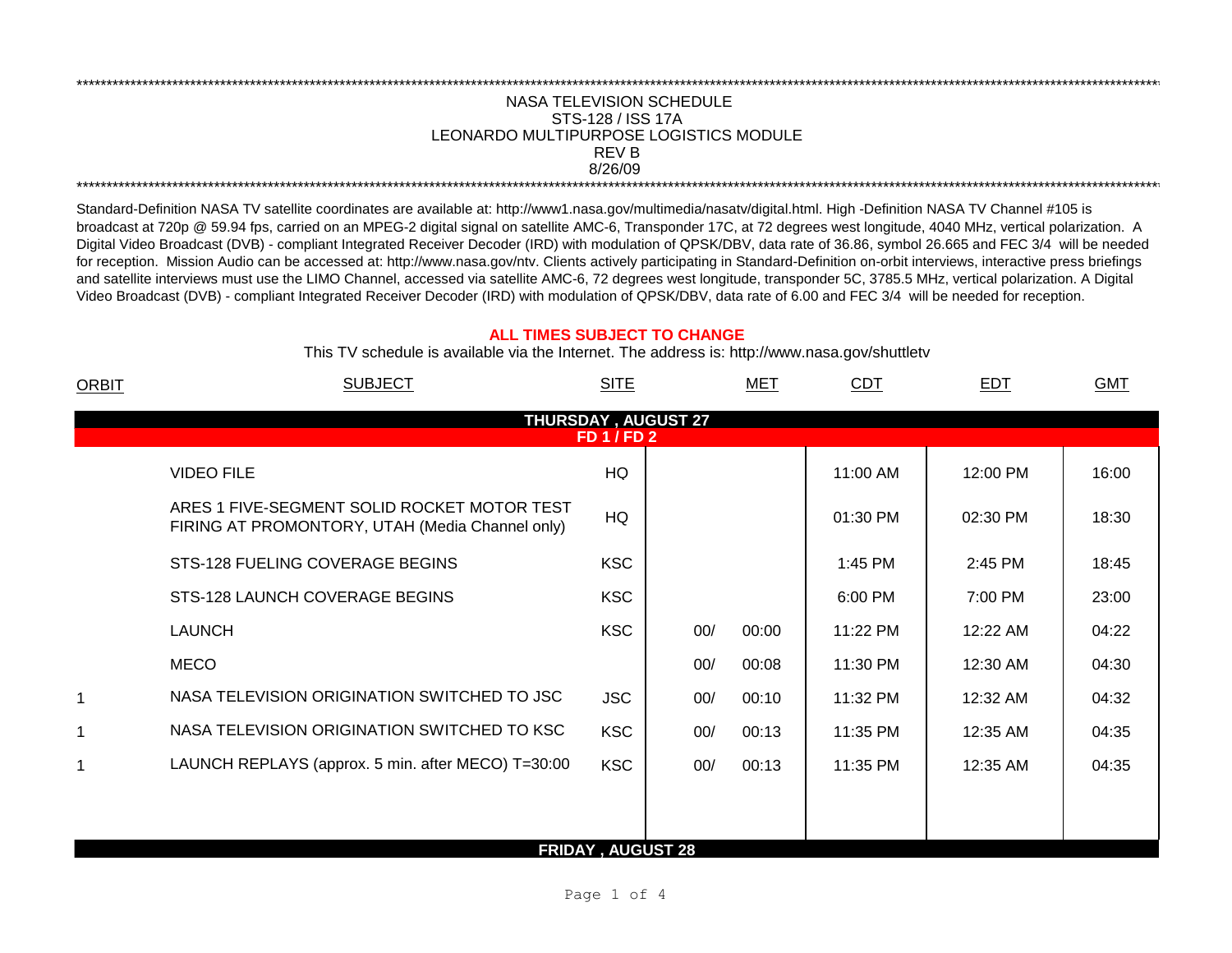| <b>ORBIT</b>   | <b>SUBJECT</b>                                                                                                                         | <b>SITE</b>   |     | $MET$ | CDT      | EDT      | <b>GMT</b> |  |
|----------------|----------------------------------------------------------------------------------------------------------------------------------------|---------------|-----|-------|----------|----------|------------|--|
|                |                                                                                                                                        | $FD$ 2 / FD 3 |     |       |          |          |            |  |
| 1              | POST LAUNCH NEWS CONFERENCE                                                                                                            | <b>KSC</b>    | 00/ | 01:08 | 12:30 AM | 01:30 AM | 05:30      |  |
| $\overline{2}$ | PAYLOAD BAY DOOR OPENING (may not be televised live)                                                                                   |               | 00/ | 01:25 | 12:47 AM | 01:47 AM | 05:47      |  |
| 3              | ASCENT FLIGHT CONTROL TEAM VIDEO REPLAY                                                                                                | <b>JSC</b>    | 00/ | 03:38 | 03:00 AM | 04:00 AM | 08:00      |  |
| 3              | <b>RMS CHECKOUT</b>                                                                                                                    |               | 00/ | 04:15 | 03:37 AM | 04:37 AM | 08:37      |  |
| 4              | RMS PAYLOAD BAY SURVEY                                                                                                                 |               | 00/ | 05:00 | 04:22 AM | 05:22 AM | 09:22      |  |
| 5              | DISCOVERY CREW SLEEP BEGINS                                                                                                            |               | 00/ | 06:30 | 05:52 AM | 06:52 AM | 10:52      |  |
| 5              | FLIGHT DAY 1 HIGHLIGHTS (replayed on the hour during<br>crew sleep)                                                                    | <b>JSC</b>    | 00/ | 06:38 | 06:00 AM | 07:00 AM | 11:00      |  |
| 8              | <b>VIDEO FILE</b>                                                                                                                      | HQ            | 00/ | 11:38 | 11:00 AM | 12:00 PM | 16:00      |  |
| 10             | DISCOVERY CREW WAKE UP (begins FD 2)                                                                                                   |               | 00/ | 14:30 | 01:52 PM | 02:52 PM | 18:52      |  |
|                | A full schedule of mission events from Flight Day 02 through<br>end-of-mission will be released in a NASA-TV Schedule<br>after launch. |               |     |       |          |          |            |  |
|                |                                                                                                                                        |               |     |       |          |          |            |  |

**DEFINITION OF TERMS**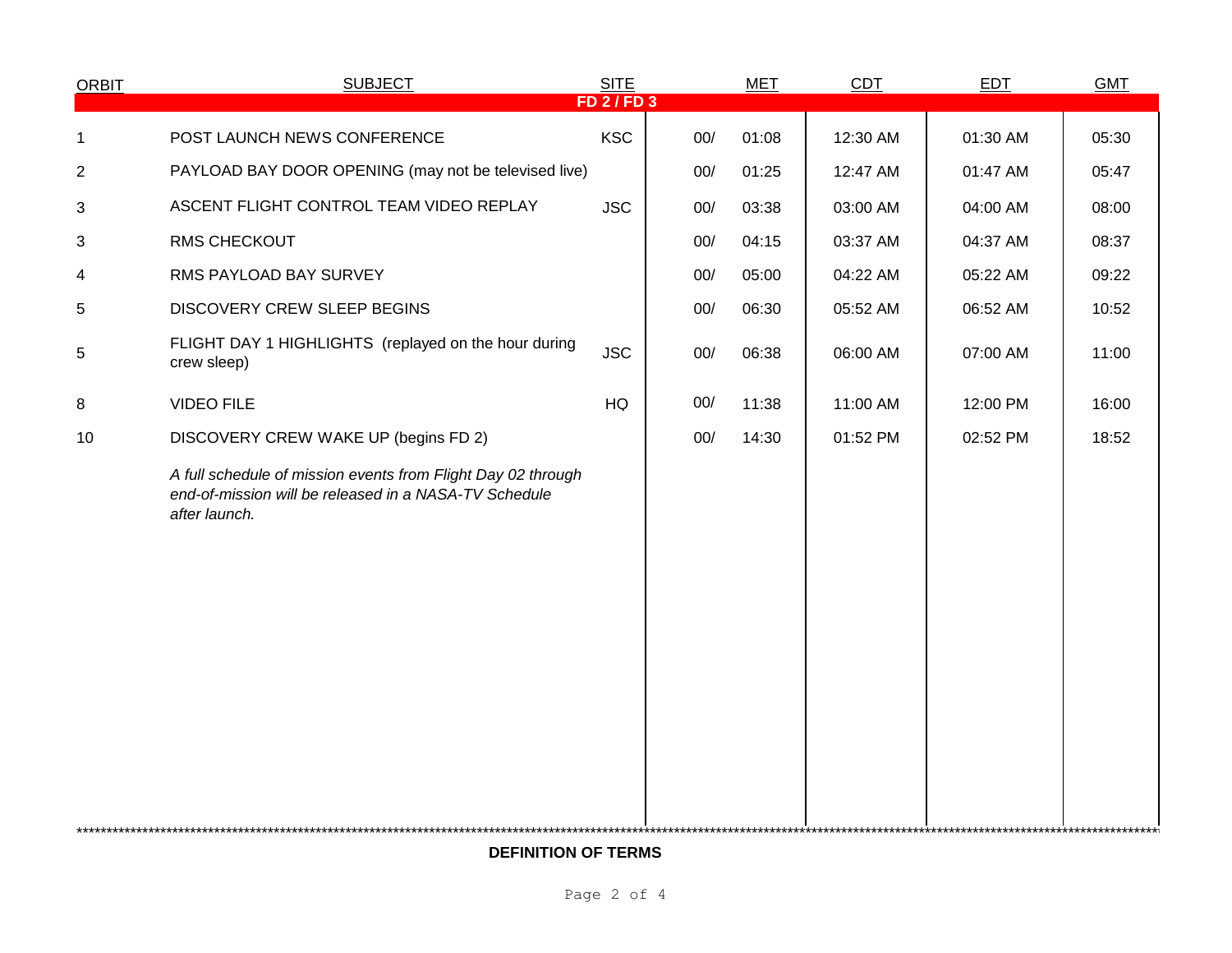| <b>ORBIT</b>    | <b>SUBJECT</b>                                                                                              | <b>SITE</b> | MET | <b>CDT</b> | <b>EDT</b> | <b>GMT</b> |
|-----------------|-------------------------------------------------------------------------------------------------------------|-------------|-----|------------|------------|------------|
|                 |                                                                                                             |             |     |            |            |            |
| AMC:            | <b>Americom Satellite</b>                                                                                   |             |     |            |            |            |
| ARS:            | Air Revitalization System                                                                                   |             |     |            |            |            |
| ATA:            | Ammonia Tank Assembly                                                                                       |             |     |            |            |            |
| CBM:            | <b>Common Berthing Mechanism</b>                                                                            |             |     |            |            |            |
| CST:            | <b>Central Standard Time</b>                                                                                |             |     |            |            |            |
| CHECS:          | Crew Health Care System                                                                                     |             |     |            |            |            |
|                 | C.O.L.B.E.R.T. - Combined Operational Load Bearing External Resistance Treadmill                            |             |     |            |            |            |
| Destiny:        | U.S. Laboratory on ISS                                                                                      |             |     |            |            |            |
| EMU:            | <b>Extravehicular Mobility Unit</b>                                                                         |             |     |            |            |            |
| EST:            | <b>Eastern Standard Time</b>                                                                                |             |     |            |            |            |
| EUTEF:          | European Technology Exposure Facility                                                                       |             |     |            |            |            |
| EVA:            | <b>Extravehicular Activity</b>                                                                              |             |     |            |            |            |
| FCS:            | <b>Flight Control System</b>                                                                                |             |     |            |            |            |
| FD:             | <b>Flight Day</b>                                                                                           |             |     |            |            |            |
| FIR:            | <b>Fluids Integration Rack</b>                                                                              |             |     |            |            |            |
| GMT:            | <b>Greenwich Mean Time</b>                                                                                  |             |     |            |            |            |
| HARMONY: Node 2 |                                                                                                             |             |     |            |            |            |
| HD:             | <b>High Definition Television</b>                                                                           |             |     |            |            |            |
| HQ:             | <b>NASA Headquarters</b>                                                                                    |             |     |            |            |            |
| <b>HYTHIRM:</b> | Hypersonic Thermodynamic Infrared Measurements                                                              |             |     |            |            |            |
| ISS:            | <b>International Space Station</b>                                                                          |             |     |            |            |            |
| JSC:            | Johnson Space Center                                                                                        |             |     |            |            |            |
| KSC:            | <b>Kennedy Space Center</b>                                                                                 |             |     |            |            |            |
| Ŀ.              | Launch or Landing time                                                                                      |             |     |            |            |            |
| LIMO:           | Live Interview Media Outlet channel                                                                         |             |     |            |            |            |
| LMC:            | Lightweight Mission Peculiar Equipment Support Structure Carrier                                            |             |     |            |            |            |
| MECO:           | Main Engine Cut-Off                                                                                         |             |     |            |            |            |
| MELFI:          | Minus Eighty-Degree Laboratory Freezer for ISS                                                              |             |     |            |            |            |
| MET:            | Mission Elapsed Time, which begins at the moment of launch and is read: DAYS/HOURS:MINUTES. LAUNCH=00/00:00 |             |     |            |            |            |
| <b>MILA</b>     | Merritt Island, Florida Tracking Station                                                                    |             |     |            |            |            |
| MISSE:          | Materials International Space Station Experiment                                                            |             |     |            |            |            |
| MMT:            | Mission Management Team                                                                                     |             |     |            |            |            |
| <b>MPLM</b>     | Multi-Purpose Logistics Module                                                                              |             |     |            |            |            |
| MS:             | <b>Mission Specialist</b>                                                                                   |             |     |            |            |            |
| MSRR:           | <b>Materials Science Research Rack</b>                                                                      |             |     |            |            |            |
| NET:            | No Earlier Than                                                                                             |             |     |            |            |            |
| OBSS:           | Orbiter Boom Sensor System                                                                                  |             |     |            |            |            |
| ODS:            | <b>Orbiter Docking System</b>                                                                               |             |     |            |            |            |
| OMS:            | <b>Orbital Maneuvering System</b>                                                                           |             |     |            |            |            |
| PAO:            | <b>Public Affairs office</b>                                                                                |             |     |            |            |            |
| PAS:            | Payload Attachment System                                                                                   |             |     |            |            |            |
| RCS:            | <b>Reaction Control System</b>                                                                              |             |     |            |            |            |
| RGA:            | Rate Gyro Assembly on ISS                                                                                   |             |     |            |            |            |